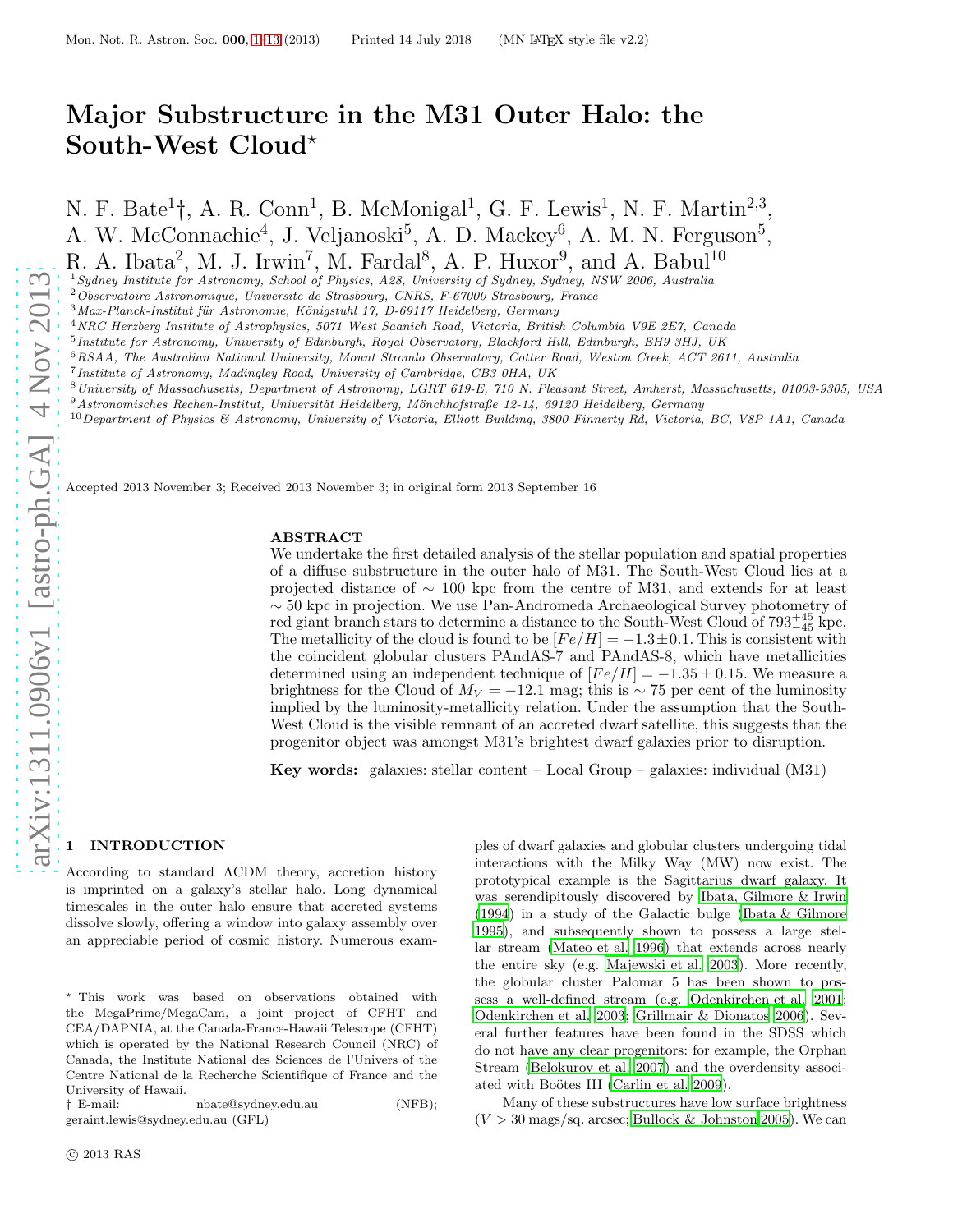therefore only obtain information on resolved stellar content in extremely nearby galaxies. Andromeda (M31) is an ideal target for such studies, because it offers a global panorama unavailable in the Milky Way. This view of M31 has already revealed some surprising patterns, such as globular clusters coincident with stellar substructures [\(Mackey et](#page-12-4) al. [2010](#page-12-4)), and coherence in satellite motions [\(Ibata et al. 2013;](#page-12-5) [Conn et al. 2013](#page-11-6)) that recall the Vast Polar Structure in the Milky Way [\(Pawlowski, Pflamm-Altenburg & Kroupa](#page-12-6) [2012](#page-12-6)). Large coherent structures such as these are difficult to reproduce in standard ΛCDM, and their existence has been used to argue for alternate theories of gravity (e.g. [Kroupa](#page-12-7) [2012](#page-12-7); [Pawlowski, Kroupa & Jerjen 2013\)](#page-12-8).

Studies of substructure in the stellar halo of M31 have largely focussed on dwarf galaxies (e.g. [Martin et al. 2006;](#page-12-9) [Martin et al. 2009](#page-12-10); [Richardson et al. 2011;](#page-12-11) [Collins et al.](#page-11-7) [2013](#page-11-7); [Martin et al. 2013](#page-12-12)) and globular clusters (e.g. [Mackey et al. 2010](#page-12-4); [Huxor et al. 2011;](#page-11-8) [Mackey et al. 2013;](#page-12-13) [Veljanoski et al. 2013](#page-12-14)), in part because they are comparatively easy to isolate from the stellar background. In addition to the discovery of the vast co-rotating plane of dwarfs, a recent kinematic study of 18 dwarf spheroidals in the M31 system has show that the majority are dark matter-dominated objects, obeying similar mass-size and metallicity-luminosity scalings to MW dwarfs [\(Collins et al.](#page-11-7) [2013](#page-11-7)).

The globular cluster (GC) population of M31 is interesting for a variety of reasons. It appears to be considerably richer than the MW, consisting of well over 500 confirmed globular clusters (see the Revised Bologna Catalogue, [Galleti et al. 2004\)](#page-11-9), including almost a hundred outer halo objects [\(Veljanoski et al. 2013](#page-12-14) and references therein; Huxor et al. 2013 in prep). It is particularly interesting that the M31 outer halo GCs preferentially lie on stellar streams and other substructures [\(Mackey et al. 2010](#page-12-4)). The statistical probability for such chance alignment is less than 1 per cent [\(Mackey et al. 2010](#page-12-4)). Kinematic coherence amongst GCs projected on such substructures further implies that they are associated [\(Veljanoski et al. 2013](#page-12-14)), which points to an accretion origin for these objects [\(Searle & Zinn 1978](#page-12-15)).

Studies of diffuse stellar substructures in M31 have tended to focus on inner halo features, such as the north eastern shelf, the northern spur, the G1 clump, and the giant stellar stream [\(Ferguson et al. 2005;](#page-11-10) [Richardson et al.](#page-12-16) [2008](#page-12-16); [Faria et al. 2007\)](#page-11-11). The giant stellar stream, most prominent of numerous streams in the stellar halo of M31, has received the most detailed analysis. It was first detected by [Ibata et al. \(2001](#page-12-17)), and extends approximately 60 kpc in projection south-east of M31 [\(Ferguson et al.](#page-11-12) [2002](#page-11-12); [McConnachie et al. 2003;](#page-12-18) [Ferguson et al. 2005](#page-11-10)). [Fardal et al. \(2006\)](#page-11-13) used an analytic bulge-disc-halo model for M31 [\(Geehan et al. 2006\)](#page-11-14) to construct test-particle orbits that matched the stream. They used these results to estimate the mass of the progenitor to the stream, as well as associate a number of other streams and shelves in the M31 stellar halo with the progenitor of the stream [\(Fardal et al.](#page-11-15) [2007](#page-11-15); [Fardal et al. 2013\)](#page-11-16).

The Pan-Andromeda Archaeological Survey (PAndAS; [McConnachie et al. 2009](#page-12-19)) revealed a wealth of substructure throughout the stellar halo of M31, extending out to very large radii. The giant stellar stream is the most luminous of these substructures, but several other streams and features

are observed, pointing towards an active accretion history for M31. Substructures in the outer halo, where dynamical timescales are long, offer a unique opportunity to study an older phase of accretion. So far, this region has remained unexplored.

In this paper we focus on one such outer-halo substructure: the South-West Cloud. It is a diffuse stellar overdensity with an estimated mass of  $10^7 M_{\odot}$  [\(Lewis et al. 2013](#page-12-20)) that lies approximately 100 kpc south-west of M31 (see Figure [1\)](#page-2-0). First observed in PAndAS [\(McConnachie et al. 2009](#page-12-19)), this feature is coherent over approximately 50 kpc. We focus on its properties – distance, metallicity, brightness – and compare them with the Andromeda dwarf spheroidal population.

It is unclear whether the South-West Cloud is part of a stream in its own right, or a shell thrown off in some other interaction [\(Fardal et al. 2007;](#page-11-15) [Lewis et al. 2013](#page-12-20)). It overlaps a large spur of HI gas, extending ∼ 65 kpc from the centre of M31. It is also spatially coincident with three globular clusters discovered in the PAndAS dataset, PAndAS-7 and PAndAS-8 (PA-7 and PA-8, [Mackey et al. 2013](#page-12-13)) and PAndAS-14 (PA-14, [Veljanoski et al. 2013](#page-12-14)). PA-7 and PA-8 are  $[Fe/H] = -1.35 \pm 0.15$  globular clusters with unusually red horizontal branch morphologies, suggesting that they are at least ∼ 2 Gyr younger than the oldest MW globular clusters.

The three globular clusters have similar radial velocities (PA-7: −433 ± 8 km/s; PA-8: −411 ± 4 km/s; PA-14:  $-363 \pm 9$  km/s), well separated from the M31 systemic velocity [\(Mackey et al. 2013](#page-12-13); J. Veljanoski priv. comm.). These velocities are consistent with that of the H<sub>I</sub> gas spur, although it should be noted that its errors are large (−470±200 km/s, [Lewis et al. 2013\)](#page-12-20). The systemic radial velocity of the South-West Cloud is currently unknown; should the association of PA-7, PA-8 and PA-14 with the South-West Cloud be confirmed, this will offer important insight into the accretion origin of halo globular clusters.

In Section [2](#page-1-0) we discuss the PAndAS data that are used throughout this paper. Section [3](#page-3-0) contains stellar density maps of the region of interest. In Section [4](#page-4-0) we use a Bayesian technique to measure the magnitude of the tip of the red giant branch, and so estimate a distance to the South-West Cloud. Section [5](#page-5-0) is concerned with the brightness of the South-West Cloud. We measure stellar metallicities in Section [6,](#page-7-0) discuss the implications of these measurements in Section [7,](#page-9-0) and we conclude in Section [8.](#page-10-0)

Throughout this paper, we assume the distance modulus to M31 to be  $(m - M)_0 = 24.46 \pm 0.05$ , or  $779^{+19}_{-18}$  kpc [\(Conn et al. 2012](#page-11-17)).

# <span id="page-1-0"></span>2 DATA

The photometry of M31 used in this paper was obtained as part of the PAndAS Large Program on the 3.6-metre Canada-France-Hawaii Telescope, which used the 0.96×0.94 square degree field of view MegaPrime camera to obtain imaging of M31, M33 and surrounds, in  $q$  and  $i$  bands. The full survey covers M31 and M33 out to distances of approximately 150 kpc and 50 kpc respectively, totalling more than  $\sim$  390 deg<sup>2</sup>.

A description of the PAndAS survey can be found in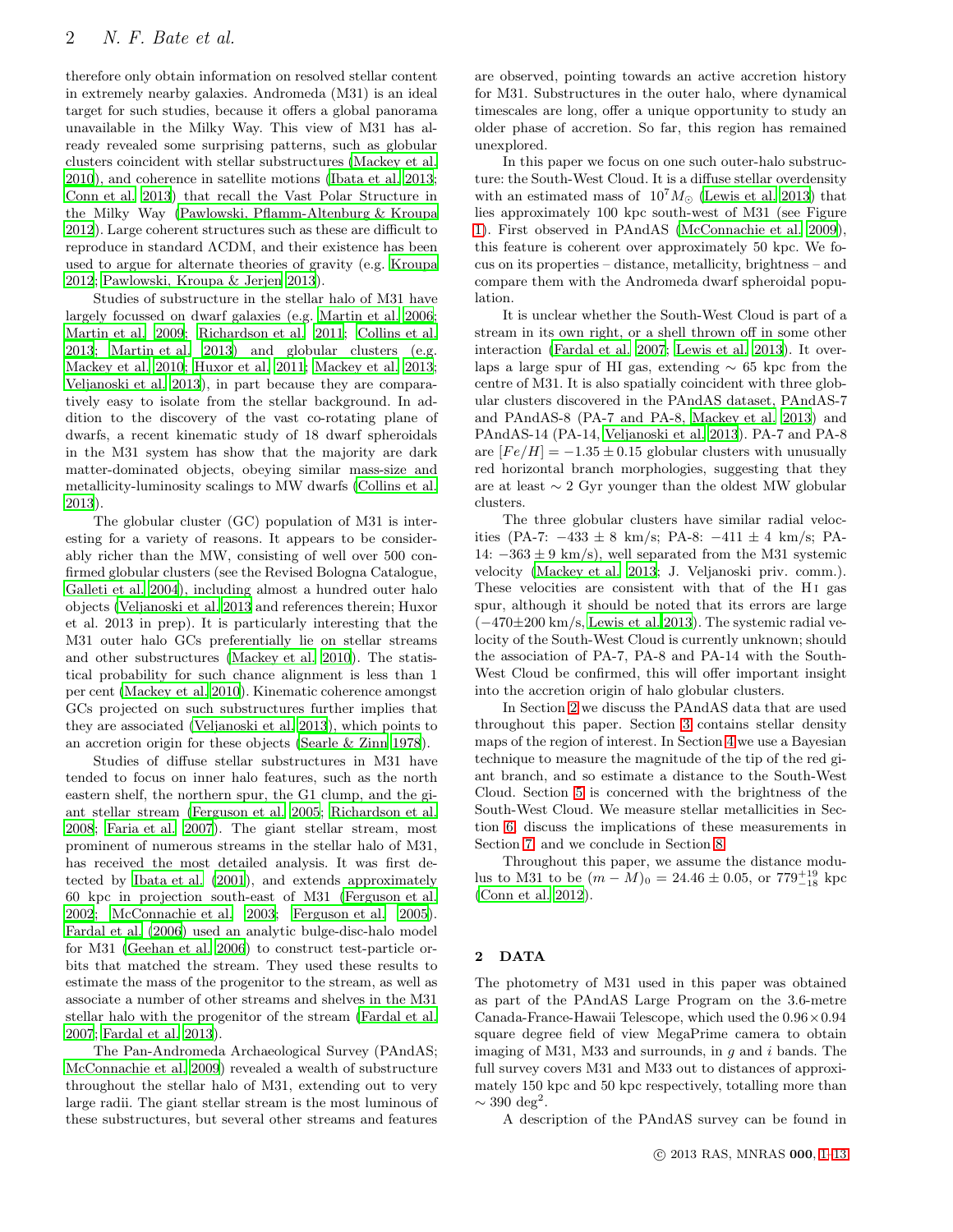

<span id="page-2-0"></span>Figure 1. Stellar density map of PAndAS stars with de-reddened colours and magnitudes consistent with metal-poor red giant branch populations at the distance of M31. The map consists of  $0.05° \times 0.05°$  pixels, and is smoothed using a Gaussian with  $0.1°$  dispersion. It is displayed in tangent-plane projection centred on M31, with linear scaling chosen to highlight the location of the South-West Cloud. This map has been foreground contamination-subtracted, as described in Section [2.1.](#page-2-1) Some features in the environment around M31 are marked; for a detailed schematic of prominent substructures see Figure 1 in [Lewis et al. \(2013](#page-12-20)).

[McConnachie et al. \(2009](#page-12-19)), with full details of the data reduction and a public release of the data in forthcoming publications (Ibata et al., in preparation; McConnachie et al., in preparation). To summarise, each pointing was exposed for 1350 seconds in  $q$  and  $i$ , split into three dithered subexposures of 450 seconds. All observations were taken in generally excellent seeing conditions  $(\lesssim 0.8'')$ , with a mean seeing of  $0.67''$  in g-band and  $0.60''$  in i-band. The median depth is  $g = 26.0$  mag and  $i = 24.8$  mag  $(5\sigma)$ . The data were pre-processed by CFHT staff using their Elixir pipeline, to perform bias, flat, and fringe correction and determine the photometric zero point of the observations.

These images were then processed using a version of the CASU photometry pipeline [\(Irwin & Lewis 2001](#page-12-21)) adapted for CFHT/MegaPrime observations. The pipeline includes re-registration, stacking, catalogue generation and object morphological classification, and creates merged g, i products for use in subsequent analysis. The results of this process are a catalogue containing a single photometricallycalibrated g, i entry for each detected object.

Based on curve of growth analysis, the pipeline classifies objects as noise detections, galaxies, and probable stars. For this work, we use all objects in the final catalogue that have been reliably classified as stars in both bands (aperture photometry classifications of -1 or -2 in both  $g$  and  $i$ , which corresponds to point sources up to

 $2\sigma$  from the stellar locus). The CFHT instrumental magnitudes  $g$  and  $i$  are converted to de-reddened magnitudes  $g_0$  and  $i_0$  on a source-by-source basis, using the following relationships from [Schlegel, Finkbeiner & Davis \(1998](#page-12-22)):  $q_0 = q - 3.793E(B - V)$  and  $i_0 = i - 2.086E(B - V)$ .

Despite every effort to systematically cover the PAndAS survey region, holes do occur at the location of bright saturated stars, chip gaps, and a few failed CCDs. These holes have been filled with fake stars by duplicating information from nearby regions (for details, see Ibata et al., in preparation).

#### <span id="page-2-1"></span>2.1 Contamination model

Three sources of contamination in the PAndAS dataset can affect our study of the South-West Cloud: foreground Milky Way stars, unresolved compact background galaxies, and M31 halo stars. We account for this contamination using a model developed empirically from the PAndAS data in [Martin et al. \(2013](#page-12-12)). In this model, the density of contaminants  $\Sigma$  at a given location  $(\xi, \eta)$  and a given colour and magnitude  $(g_0 - i_0, i_0)$  is given by a three component exponential:

$$
\Sigma_{(g_0 - i_0, i_0)}(\xi, \eta) = \exp(\alpha_{(g_0 - i_0, i_0)}\xi + \beta_{(g_0 - i_0, i_0)}\eta + \gamma_{(g_0 - i_0, i_0)}).
$$
 (1)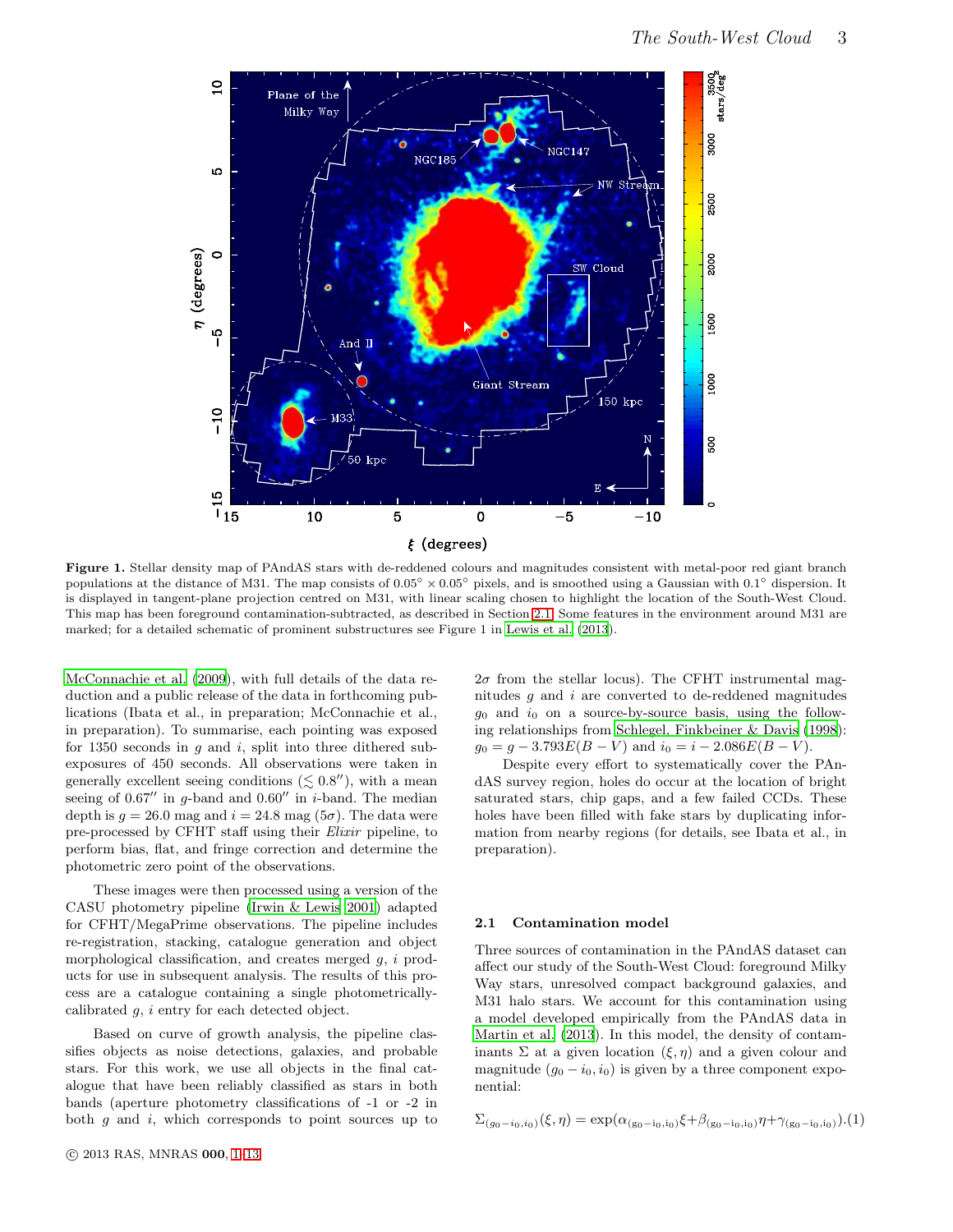The coordinates  $(\xi, \eta)$  in this model, and throughout this paper, are a tangent-plane projection centred on M31. The contamination model is defined over the colour and magnitude ranges  $0.2 \leq (g_0 - i_0) \leq 3.0$  and  $20 \leq i_0 \leq 24$ . This model allows us to generate a colour-magnitude diagram (CMD) for contamination at any location in the PAndAS footprint. From these contamination CMDs, we can generate contamination luminosity functions and stellar densities for any region of the PAndAS survey. For full details, see [Martin et al. \(2013](#page-12-12)).

# <span id="page-3-0"></span>3 STELLAR DENSITY MAPS

In Figure [1](#page-2-0) we show a contamination-subtracted stellar density map in tangent-plane projection centred on M31 for the entire PAndAS region. Stars in this map were chosen to be consistent with metal-poor red giant branch populations at the distance of M31, using a colour-magnitude box defined by the following  $(g_0 - i_0, i_0)$  vertices:  $(0.4, 23.5), (0.7, 20.9),$  $(2.3, 20.9), (1.6, 23.5).$  This captures the approximate metallicity range  $-2.5 < [Fe/H] < -1.0$ . The map is plotted on  $0.05^{\circ} \times 0.05^{\circ}$  pixels, and smoothed with a Gaussian with dispersion  $\sigma = 0.1^{\circ}$ .

Density maps such as these reveal a wealth of substructure, including dwarf galaxies, stellar streams, shells, and other more diffuse features. The focus of this paper, the South-West Cloud, is marked in Figure [1](#page-2-0) with a box. Determining the exact extent of features such as these is difficult – no combination of magnitude or metallicity cuts unambiguously reveals where they begin and end.

Typically, some sort of radial density profile is assumed when determining whether a given star is a candidate member of a dwarf spheroidal (see for example [Richardson et al.](#page-12-11) [2011](#page-12-11), [Conn et al. 2012,](#page-11-17) [Martin et al. 2013](#page-12-12)). For an irregular substructure such as the South-West Cloud, we instead use stellar density relative to the peak density in the region as a method for determining membership.

In Figure [2,](#page-4-1) we zoom in on the region surrounding the South-West Cloud. This stellar density map has been scaled to the peak stellar density in the South-West Cloud (∼ 1767 stars per square degree). Contours are overlaid at 25 per cent of this peak. M31 lies at the top left of this map; two dwarf galaxies can clearly be seen: Andromeda III (below M31) and Andromeda XIX (below the South-West Cloud). All known globular clusters are marked with stars: two certainly appear to be coincident with the South-West Cloud (PAndAS-8 and PAndAS-14, middle and bottom respectively), and a third is quite probably coincident (PAndAS-7, top).

When using maps such as these to determine the true extent of the South-West Cloud, contamination subtraction is crucial. Particularly towards the north of the region near the South-West Cloud, foreground contamination makes it difficult to disentangle the Cloud from the denser regions surrounding M31 itself. Contamination subtraction, as has been performed for Figure [2,](#page-4-1) makes the substructure much clearer, although it can still be challenging to determine which regions should be considered connected.

We choose to define the region indicated by the box in Figure [2](#page-4-1) as the South-West Cloud field. This field captures most of the obvious South-West Cloud structure, although

possible extension beyond this region (particularly to the south-east) suggests that our measurements of parameters such as brightness are likely to be underestimates. This is to be expected for an object that has been as heavily disrupted as the South-West Cloud.

The stellar density map in Figure [2](#page-4-1) has been smoothed with a  $0.10^{\circ}$  dispersion Gaussian kernel. This dispersion was chosen to give a clear view of the connected region around the peak in South-West Cloud stellar density. It is interesting to note that the globular cluster PAndAS-8 lies quite close in projection to that stellar density peak.

For the purposes of this paper, we will use the relative stellar density maps smoothed with the 0.10◦ dispersion Gaussian kernel as a method for determining membership probability. Stars are assigned a probability  $p$  for membership in the South-West Cloud equal to the stellar density in the pixel in which they fall. This probability is scaled relative to the peak in the South-West Cloud density, such that a star lying in the peak density pixel has a membership probability of  $p = 1$ . In this way, the stellar density within the South-West Cloud field in Figure [2](#page-4-1) can also be considered as a map of South-West Cloud membership probability.

With the exception of the distance determination in Section [4,](#page-4-0) membership probabilities are only used to establish a cutoff below which a star is no longer considered part of the South-West Cloud. This cutoff is taken to be a scaled stellar density of 0.25 (contours shown on Figure [2\)](#page-4-1). We also artificially zero triangular regions to the north-east and south-west of the main South-West Cloud structure. These are unlikely to contribute significantly to measurements of distance, metallicity, or brightness, but are excluded to establish a clean boundary for the Cloud. The resulting membership probability within the South-West Cloud is show in Figure [3.](#page-5-1)

Prior to contamination subtraction, the PAndAS data for the South-West Cloud field contains 245434 stars. Applying a metal-poor red giant branch colour-magnitude cut defined by the  $(g_0 - i_0, i_0)$  vertices  $(0.4, 23.5), (0.7, 20.9),$ (2.3, 20.9), (1.6, 23.5) reduces this to 29887 stars. After contamination subtraction, 4369 stars remain, 3216 of which lie in the region with membership probability  $p \geqslant 0.25$ . We therefore have 3216 probable red giant branch members of the South-West Cloud in our sample.

Completeness fractions were determined by comparison to deep Subaru data of the Andromeda dwarf galaxy And XIV (for full details of the completeness calculation, see Martin et al., in preparation). At the tip of the South-West Cloud red giant branch, found in the next section to be  $i_0 = 21.06$  mag, our data are 92 per cent complete. At the faint end of the red giant branch cut used throughout this paper,  $i_0 = 23.5$  mag, the completeness fraction has fallen to 63 per cent. This fraction is essentially constant across the South-West Cloud field, although slightly worse in the southernmost quarter (57 per cent at  $i_0 = 23.5$  magnitudes,  $-5.5 < \eta_0 < -4.425$ ). Deeper observations would therefore heighten the contrast between South-West Cloud and the halo of M31 without drastically altering the Cloud's structure.

We note that there is structure in the Figure [2](#page-4-1) stellar density map extending from the south-east corner of the region we identify as the South-West Cloud, towards the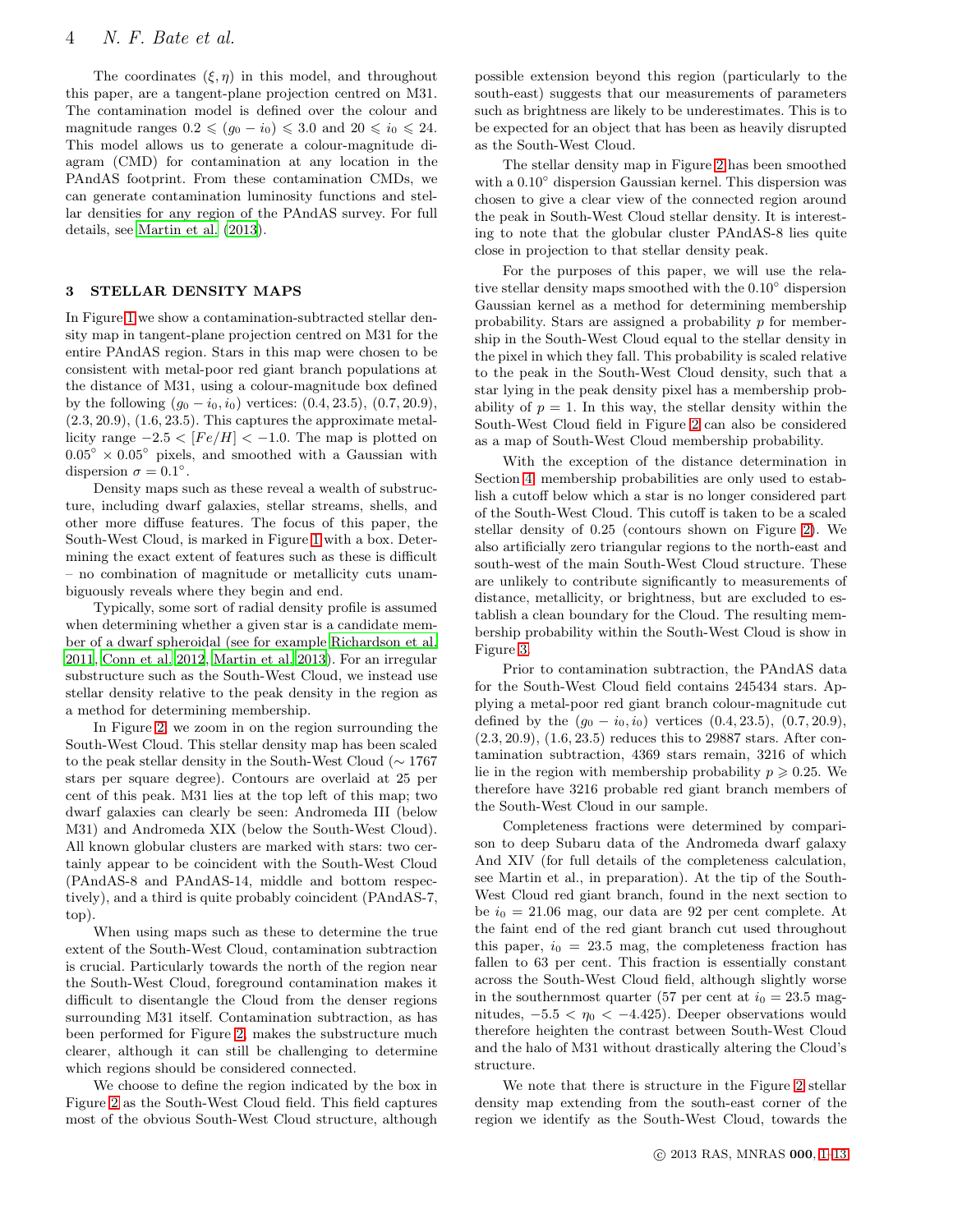

<span id="page-4-1"></span>Figure 2. Zoom in on the stellar density map in the region around the South-West Cloud. Pixels are  $0.025° \times 0.025°$ , and have been smoothed with a Gaussian with  $\sigma = 0.1^{\circ}$  dispersion. Three rectangular fields are marked: the main South-West Cloud (centre), the south-east extension (lower left, see Section [6.1\)](#page-9-1), and the location of Keck DEIMOS fields R06A220 (small box; [Gilbert et](#page-11-18) al. [2012](#page-11-18), see Section [7\)](#page-9-0). The colour gradient is plotted with linear scaling, relative to the peak density inside the box surrounding the South-West Cloud. Density contours are displayed at 25 per cent of the peak density inside the box. The positions of all known globular clusters within the region are marked with stars. Three globular clusters coincident with the South-West Cloud are highlighted: PAndAS-7 (top), PAndAS-8 (middle), and PAndAS-14 (bottom). The dwarf galaxies Andromeda III and Andromeda XIX are also marked.

dwarf galaxy AndIII. We will discuss this possible extension further in Section [6.1.](#page-9-1)

#### <span id="page-4-0"></span>4 DISTANCES

Distances to the South-West Cloud were estimated using the tip of the red giant branch (TRGB) as a standard candle. Here we present a summary of the method as applied to the South-West Cloud. For a full description of the Bayesian approach utilised, the reader is referred to [Conn et al. \(2011](#page-11-19)) and [Conn et al. \(2012](#page-11-17)).

To ascertain the location of the TRGB most accurately, a maximum-likelihood, model fitting approach is employed. The luminosity function of the South-West Cloud is modelled as the superposition of two luminosity functions, namely that of the Cloud's Red Giant Branch (RGB) population and that of the foreground contamination. Specifically, the RGB component is modelled as a truncated power law such that the luminosity L varies in accordance with:

$$
L(m \ge m_{TRGB}) = 10^{a(m - m_{TRGB})}
$$
  

$$
L(m < m_{TRGB}) = 0
$$

where  $m$  is the (CFHT) *i*-band magnitude of the star in question,  $m_{TRGB}$  is the TRGB magnitude and  $a$  is the slope of the power law. The form of the contaminant luminosity function is ascertained by fitting a polynomial to an artificial binned luminosity function generated from contamination maps as provided in [Martin et al. \(2013\)](#page-12-12). (Note that we differ in this treatment of the foreground contamination from that utilized in [Conn et al. \(2011](#page-11-19)) and [Conn et al. \(2012](#page-11-17)), wherein representative contaminant luminosity functions are generated from adjacent reference fields.)

Hence, to fit our model to the luminosity function of the South-West Cloud, we seek the optimum value of three parameters: the TRGB magnitude itself  $(m_{TRGB})$ ; the slope of the RGB power law  $(a)$ ; and the fraction of contaminant stars in the luminosity function  $(f; i.e.$  the scaling factor of the contaminant luminosity function relative to that of the RGB of the South-West Cloud). This last parameter can be computed directly by integrating along the contaminant luminosity function to determine the total number of contaminant stars expected in the field, and hence the overall fraction of contaminant stars.

With our model defined as described above, a Markov Chain Monte Carlo (MCMC) algorithm is used to generate probability distributions in the tip magnitude and slope model parameters. A probability distribution in the distance to the object can then be obtained by sampling from the distribution in  $m_{TRGB}$ . This procedure is identical to that described in Section 2 of [Conn et al. \(2012](#page-11-17)), and factors in the uncertainties in the absolute magnitude of the TRGB  $(M_i^{TRGB} = -3.44 \pm 0.12$  mag, which includes the contribution from the uncertainty in the  $\omega$ Cen distance modulus; see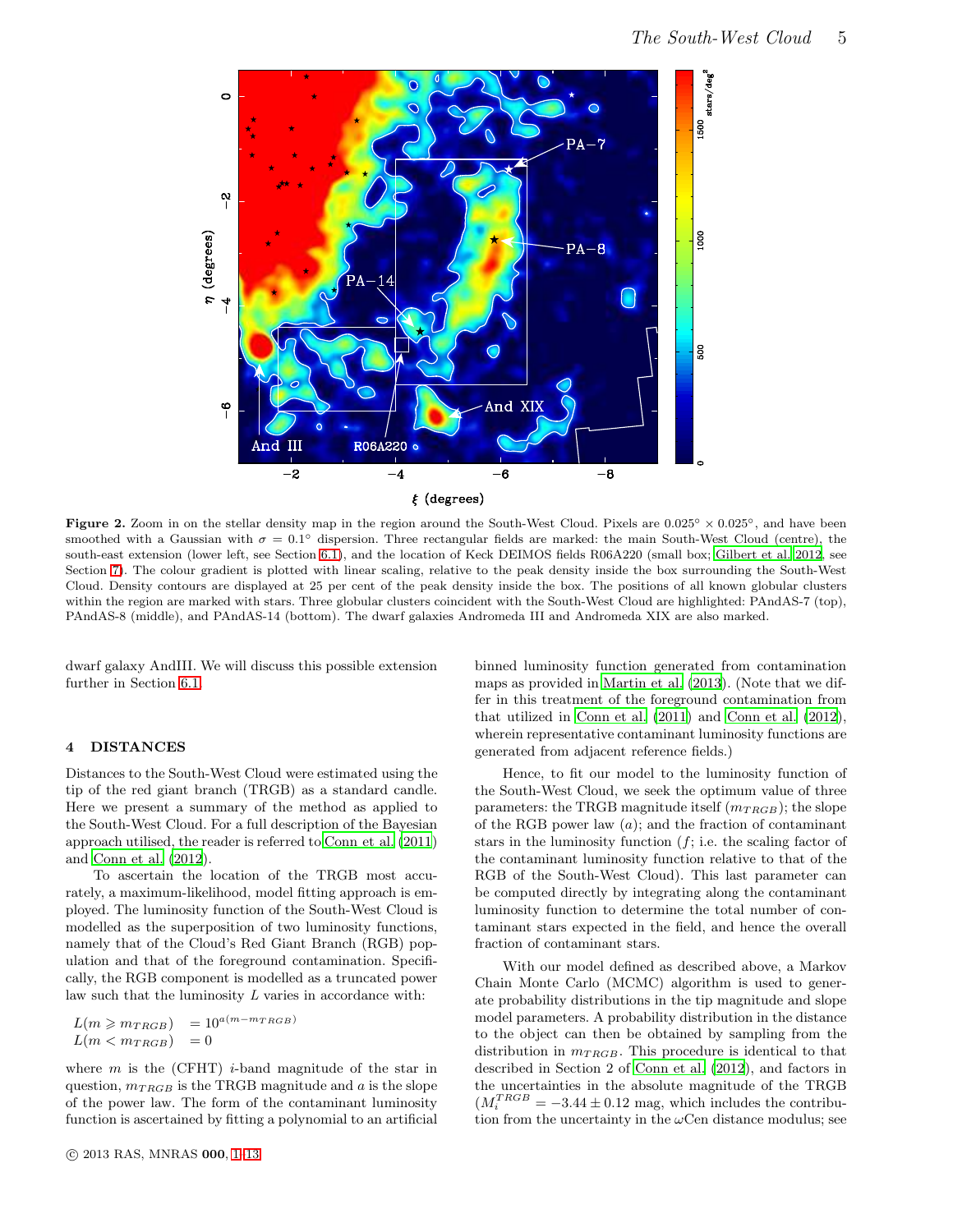

<span id="page-5-1"></span>Figure 3. Map of South-West Cloud membership probability. Based on smoothed, contamination-subtracted stellar density, normalised such that stars in the pixel with peak stellar density in the South-West Cloud have a membership probability of 1. Pixels are  $0.025^{\circ}\times0.025^{\circ},$  and have been smoothed with a Gaussian with 0.10◦ dispersion. The colour gradient is plotted with linear scaling, with contours at a membership probability of 0.25.

[Bellazzini, Ferraro, & Pancino 2001](#page-11-20) and [Bellazzini 2008](#page-11-21)) as well as in the extinction  $(A_{\lambda} \pm 0.1A_{\lambda})$ . It should be noted that a uniform prior is utilised for the distance determinations in this study.

Given the diffuse extent of the structure under study in comparison with the more compact satellite galaxies that the method has been implemented on to date, some discussion of its expected response is warranted. In particular, the present structure may extend significantly along the line of sight. If this is the case, the bright edge of the RGB would exhibit a more gentle slope rather than a sharp truncation, due to the contributions of tip stars at different line-of-sight distances. Given an extreme case of this scenario, where the structure is in effect a wall of constant density oriented edge on to the line of sight, the model fitting routine will seek a compromise tip position that best represents the data as a whole.

This said, it is important to remember that although the model used effectively assumes a structure to lie at a single distance, the method does not return a single tip magnitude or distance, but rather a probability distribution and hence the distance distribution will be substantially broadened by such a structure. Furthermore, as the structure is rotated out of this edge on orientation, it becomes increasingly possible to ascertain the distance gradient by taking measurements from sub fields at intervals along the expanding breadth of the object on the sky. In more probable scenarios however, the structure will not be uniformly dense, and hence overdensities will dominate the luminosity function, once again producing a sharp truncation to the RGB. If multiple overdensities are present at different distances, this will be evidenced by multiple peaks in the distance distribution. This is often indistinguishable from the effects of poisson noise however in the more poorly populated fields.

Regardless of the scenario, the distance distributions remain representative of the field under study.

The best-fit model obtained using this method as applied to the entire South-West Cloud field is shown superimposed on the luminosity function of the South-West Cloud in Fig. [4.](#page-6-0) The TRGB is identified at  $i_0 = 21.06^{+0.06}_{-0.06}$  mag, with  $a = 0.30 \pm 0.02$  and  $f = 0.75$ . After factoring in an average extinction in CFHT i-band of 0.167 magnitudes, a distance modulus of  $(m - M)_0 = 24.50^{+0.12}_{-0.13}$  is obtained, yielding an estimated distance of  $793^{+45}_{-45}$  kpc. The distance distribution is presented in Fig. [5](#page-6-1) for illustration.

In addition, the field was subsequently divided into four equal sub-fields, with distance moduli estimates from North to South as follows:  $24.40^{+0.10}_{-0.25}$ ,  $24.55^{+0.20}_{-0.12}$ ,  $24.51^{+0.13}_{-0.13}$ <br>and  $24.34^{+0.15}_{-0.42}$ , utilising extinction estimates of 0.168, 0.194, 0.179 and 0.128 magnitudes respectively. These correspond to distance estimates from North to South of  $758^{+36}_{-82}$ ,  $812^{+78}_{-43}$ ,  $799^{+47}_{-48}$  and  $737^{+54}_{-129}$  kpc. Measured distances from [Mackey et al. \(2013\)](#page-12-13) for the coincident globular clusters are consistent with the relevant sub-fields: PA-7 at  $783^{+26}_{-25}$  kpc (SWC:  $758^{+36}_{-82}$  kpc) and PA-8 at  $824^{+27}_{-26}$  kpc  $(SWC: 812^{+78}_{-43}$  kpc).

In Figure [6,](#page-7-1) we plot the distance measurements to M31, the South-West Cloud as a whole, the four sub-fields along the length of the structure, and the coincident globular clusters PA-7 and PA-8. It is tempting to interpret this as evidence that the centre of the South-West Cloud is the turning point of a stellar stream, with the central region of the field more distant than the far northern and far southern extremities. However we must be careful; although a formal measurement is obtained for the distance to the southernmost sub-field (centred on a projected distance from M31 of  $\sim$  −65 kpc), the signal-to-noise in the luminosity function is poor. A turning point is also inconsistent with the radial velocities of the coincident globular clusters PA-7, PA-8 and PA-14, which do not turn over. At this stage, we are unable to conclusively determine whether the South-West Cloud is indeed a stream.

In addition to the above distances from the Milky Way, it is also possible to obtain distributions in the distances from the centre of M31. This is achieved by sampling from both the object distance distributions and that of M31 itself to obtain the object-to-M31 distance trigonometrically using the separation angle on the sky. For each field, the field centre is used for the calculation of the angular separation from the centre of the M31 disk. For the entire South-West Cloud field, an M31 distance of  $86^{+27}_{-2}$  kpc is estimated. This is a good approximation for the M31 distance of the globular cluster PAndAS-8, which lies very close to the field centre. For the four subfields, the M31 distances estimated from North to South were  $75^{+48}_{-2}$ ,  $83^{+49}_{-2}$ ,  $90^{+28}_{-2}$  and  $98^{+83}_{-4}$  kpc.

# <span id="page-5-0"></span>5 SURFACE BRIGHTNESS

The brightness of the South-West Cloud was computed by building a luminosity function (LF) from all PAndAS stars with colours and magnitudes consistent with metal-poor red giant branch populations at the distance of M31, as in Section [3.](#page-3-0) To account for contamination, a matching LF was built from the contamination model described in Section [2.1](#page-2-1) for the same region and colour-magnitude cut. This was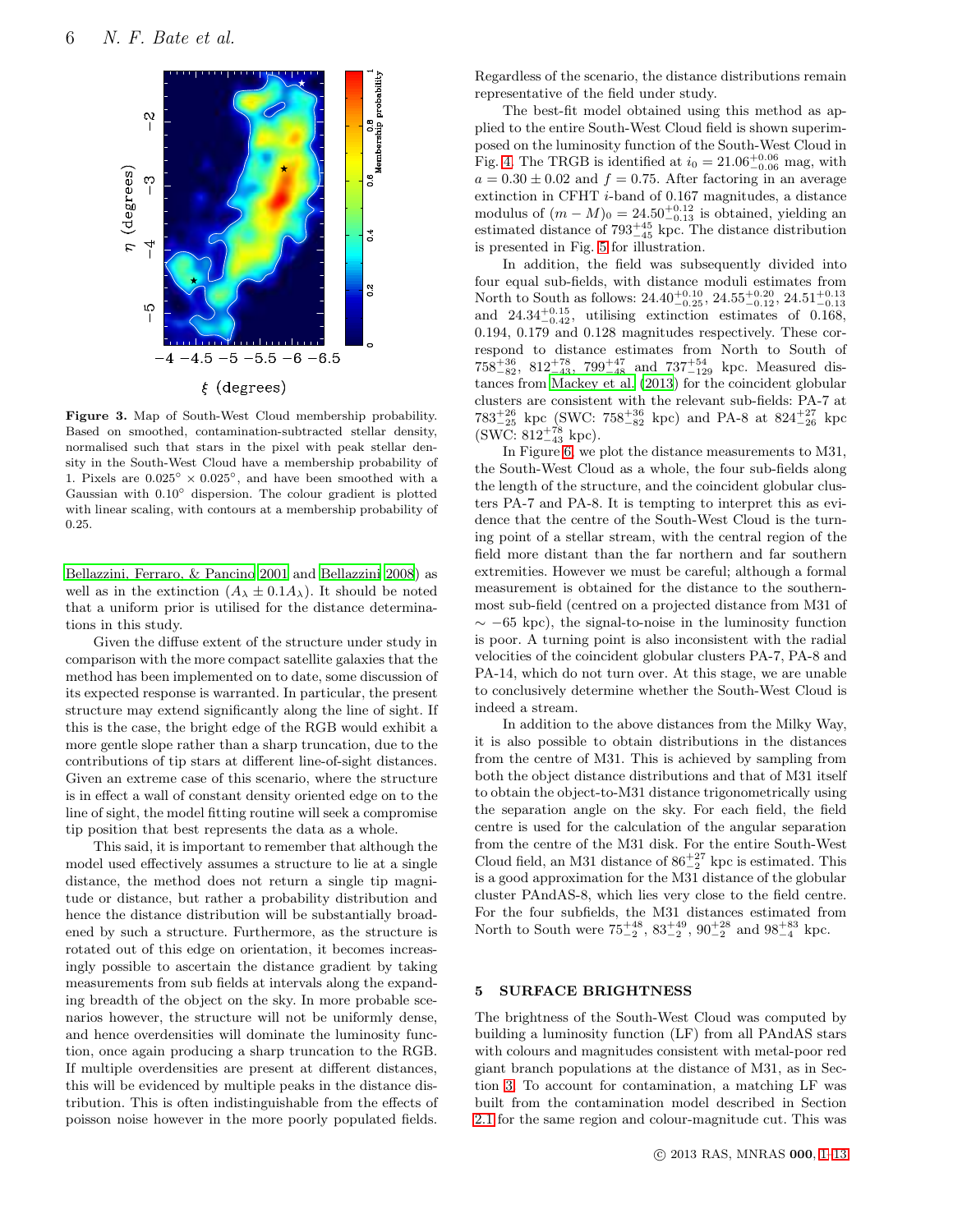

<span id="page-6-0"></span>Figure 4. A histogram showing the  $i_0$  luminosity function for stars in the South-West Cloud. Each star has been given a weight between 0 and 1 to reflect the density of stars in its environs relative to the maximum density in the South-West Cloud field (see Figure [3\)](#page-5-1). A colour-cut has also been implemented to improve the contrast of the RGB. The best-fit model luminosity function obtained from the TRGB fitting technique is superimposed, with the South-West Cloud's RGB in red, and the foreground contamination component in black.



<span id="page-6-1"></span>Figure 5. Probability distribution for the proposed distance in kiloparsecs, generated by evaluating the goodness of fit of the model luminosity function for 500,000 MCMC iterations. Red, green and blue denote the  $1\sigma$  (68.2%), 90% and 99% credibility intervals respectively. The estimated distance to the South-West Cloud based on this distribution is  $793^{+45}_{-45}$  kpc.

subtracted from the South-West Cloud LF, and the resulting contamination-corrected LF was poisson sampled, summing the total flux to give an estimate of the South-West Cloud brightness. This process was repeated  $10^4$  times, in order to determine the poisson error in the measurement.

We perform this calculation for stars with membership probabilities  $p \geqslant 0.25$  (see Figure [3\)](#page-5-1). Repeating the analysis including all stars contained within the rectangular South-West Cloud region does not significantly alter the result.

In order to correct for unresolved light, we measured the brightness of available Andromeda dwarfs within the PAndAS region, and calibrated against their V band brightnesses listed in [\(McConnachie 2012\)](#page-12-23). We convert the CFHT  $g$  and  $i$  bands, in which the PAndAS data were taken, into the V band using the following colour transform [\(Ibata et al.](#page-12-24) [2007](#page-12-24)):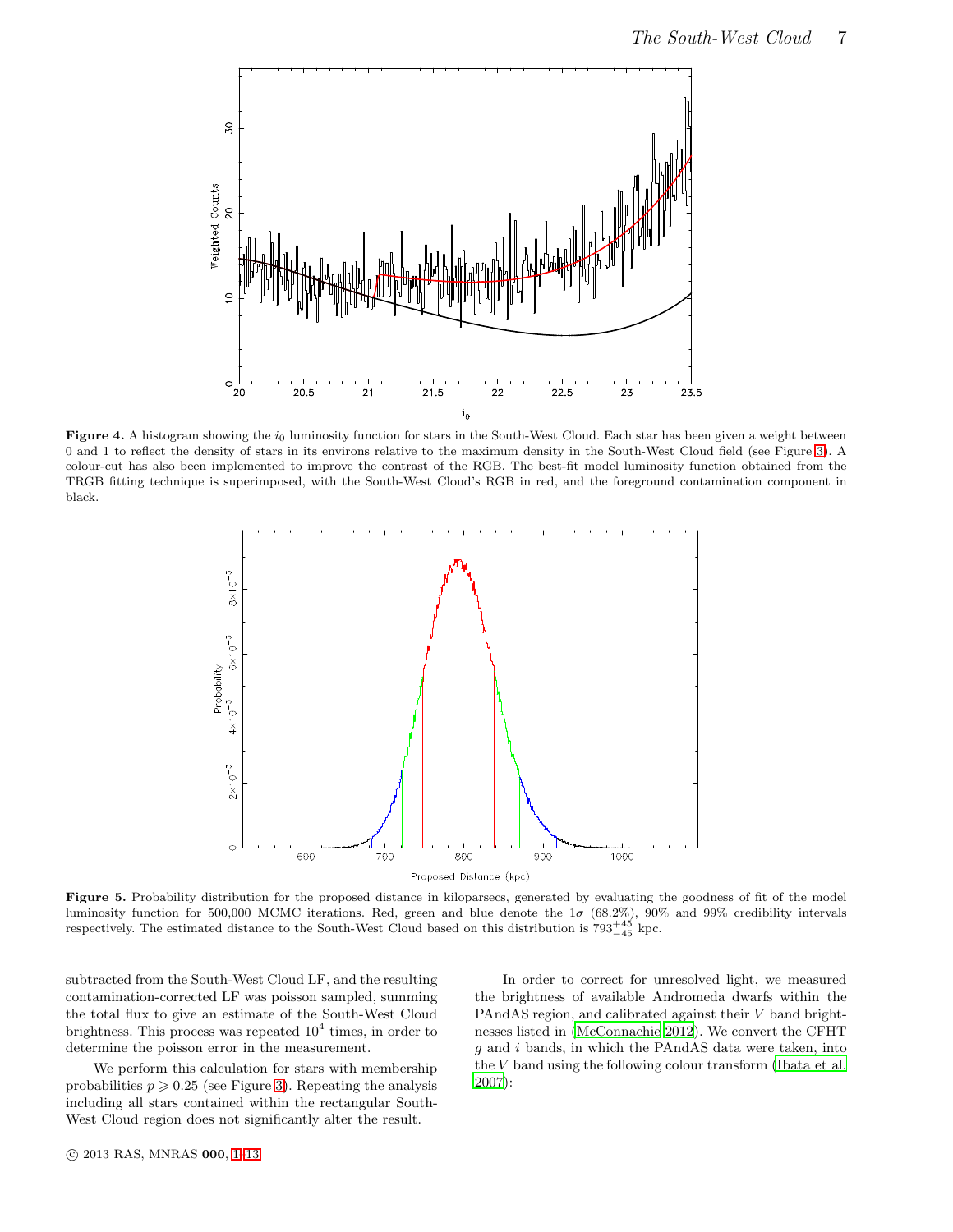

<span id="page-7-1"></span>Figure 6. Distances measured to M31 [\(Conn et al. 2012](#page-11-17)), the South-West Cloud, four equally-sized sub-fields along the length of the South-West Cloud, and the globular clusters PA-7 and PA-8 (see Section [4\)](#page-4-0). The horizontal axis represents line-of-sight distance from the Earth, and the vertical axis runs north to south in projection, relative to M31. Errors in the north-south distance represent the size of the (sub-)fields, whereas errors in the line-ofsight distance are obtained formally from the tip of the red giant branch determination.

$$
V = \begin{cases} \n-0.033 + 0.714(g_0 - i_0) + i_0, & (g_0 - i_0) < 1.850, \\ \n-0.480 + 0.956(g_0 - i_0) + i_0, & (g_0 - i_0) \geq 1.850, \n\end{cases}
$$

The dwarfs used for calibration were: AndI, AndII, AndIII, AndV, AndIX, AndX, AndXI, AndXII, AndXIII, AndXIV, AndXV, AndXVI, AndXVII, AndXIX, AndXX, AndXXI, AndXXIII, AndXXIV, AndXXV, AndXXVI, and AndXXVII. AndXVIII was excluded as its brightness is not well known, and AndXXII was excluded as it is too close to the edge of the PAndAS region.

For each dwarf, the colour-magnitude box was shifted up or down in  $i_0$  to match the tip of the red giant branch listed in [Conn et al. \(2012](#page-11-17)). Luminosity functions were then built using stars within each dwarf's half light radius listed in [McConnachie \(2012\)](#page-12-23). As with the South-West Cloud, a foreground contamination LF for the same region and colour-magnitude cut was subtracted from the observed data, the corrected LF was poisson sampled, and the flux of individual stars was summed to obtain an estimate of the dwarf brightness.

Many of the dwarfs are embedded in substructure from M31, so an aperture was chosen for each dwarf to correct for M31 halo structure not accounted for in the contamination model. An aperture was deemed unnecessary for the South-West Cloud as it does not seem to overlap any substructure; this is supported by the weak dependence of our brightness estimate of the Cloud on the area chosen. For each dwarf, a LF of stars in the appropriate colour-magnitude cut in the aperture was built, and contamination-corrected as for the South-West Cloud. This LF was poisson sampled, to give an estimate of the flux in the aperture, and this value, scaled to the half light radius area for the dwarf, was subtracted from the estimate of the flux for the dwarf region.

This method recovered the known half-light bright-

nesses of the Andromeda dwarf spheroidals with a consistent shift of 1.9 magnitudes. Since the half-light radius is harder to define for a disrupted object like the South-West Cloud, we repeated the above process with a much larger collection radius for each dwarf, intended to find the total brightness of each object. In addition, we re-sampled excluding various dwarfs from the analysis to verify that no single dwarf was biasing our results. The same calibration factor was found in each case, determined to be  $-1.9 \pm 0.2$  magnitudes.

Applying this calibration to our measurement of the South-West Cloud, we find an apparent V -band magnitude of  $12.4 \pm 0.3$  mag. Taking the distance modulus of  $(m - M)_0 = 24.50^{+0.12}_{-0.13}$  obtained in the previous section, we find an absolute V-band magnitude of  $-12.1 \pm 0.4$ mag, which places the South-West Cloud at the bright end of the Andromeda dwarf galaxy population [McConnachie](#page-12-23) [\(2012](#page-12-23)). This corresponds to a total  $V$  –band luminosity of  $5.6^{+2.5}_{-1.7} \times 10^6 L_{\odot}.$ 

Due to the disrupted nature of the South-West Cloud, a stellar density contour was used in favour of a circular boundary for the purpose of calculating an average surface brightness. The contour used was 25 per cent of the peak stellar density in the South-West Cloud, shown in Figure [3.](#page-5-1) This gives an average surface brightness of  $31.7 \pm 0.3$ magnitudes/arcsecond<sup>2</sup>.

# <span id="page-7-0"></span>6 METALLICITIES

We generate metallicity distribution functions (MDFs) for the South-West Cloud using stellar isochrones from the 2012 version of The Dartmouth Stellar Evolution database [\(Dotter et al. 2008](#page-11-22)). The isochrones are available in the  $CFHT/MegaCam g, i system, so no filter transformations$ are necessary. The de-reddened observational  $(g-i)_0$  colours and  $i_0$  magnitudes are compared to a grid of isochrones with 12 Gyr age,  $\left[\alpha/Fe\right] = 0.0$  and metallicity  $-2.5 \leq F_e/H \leq$ 0.5 in 0.05 dex steps. The isochrones are shifted to the South-West Cloud distance modulus estimated in Section [4,](#page-4-0) 793 kpc. Each star is assigned the metallicity of the nearest isochrone; stars further than 0.05 in colour or magnitude from any isochrone are excluded.

In Figure [7](#page-8-0) we illustrate the process for extracting the MDF for the South-West Cloud from the significant backgrounds. In the top row, we plot the Hess diagram for the region of the South-West Cloud field with membership proba-bility as defined in Section [3](#page-3-0) of  $p \geqslant 0.25$  (left panel). Colourmagnitude cuts were made in the data to match the complete extent of the contamination model:  $0.2 \leq (g-i)_0 \leq 3.0$ ,  $20 \leq i_0 \leq 24$ . The right panel shows the metallicity distribution function for this field after comparison with the stellar isochrones. We then generate a Hess diagram and MDF for an identical-sized region using the contamination model (middle row). Comparing the observational data with the contamination model, there is a clear excess in the observed MDF at  $[Fe/H] \sim -1$ ; this is the South-West Cloud. We subtract the contamination field from the raw source field to obtain a final Hess diagram and MDF for the South-West Cloud itself (bottom row).

The median metallicity of the South-West Cloud is  $[Fe/H] = -1.3 \pm 0.1$ , taking into account errors in observed stellar magnitudes (via Monte Carlo sampling 1000 times of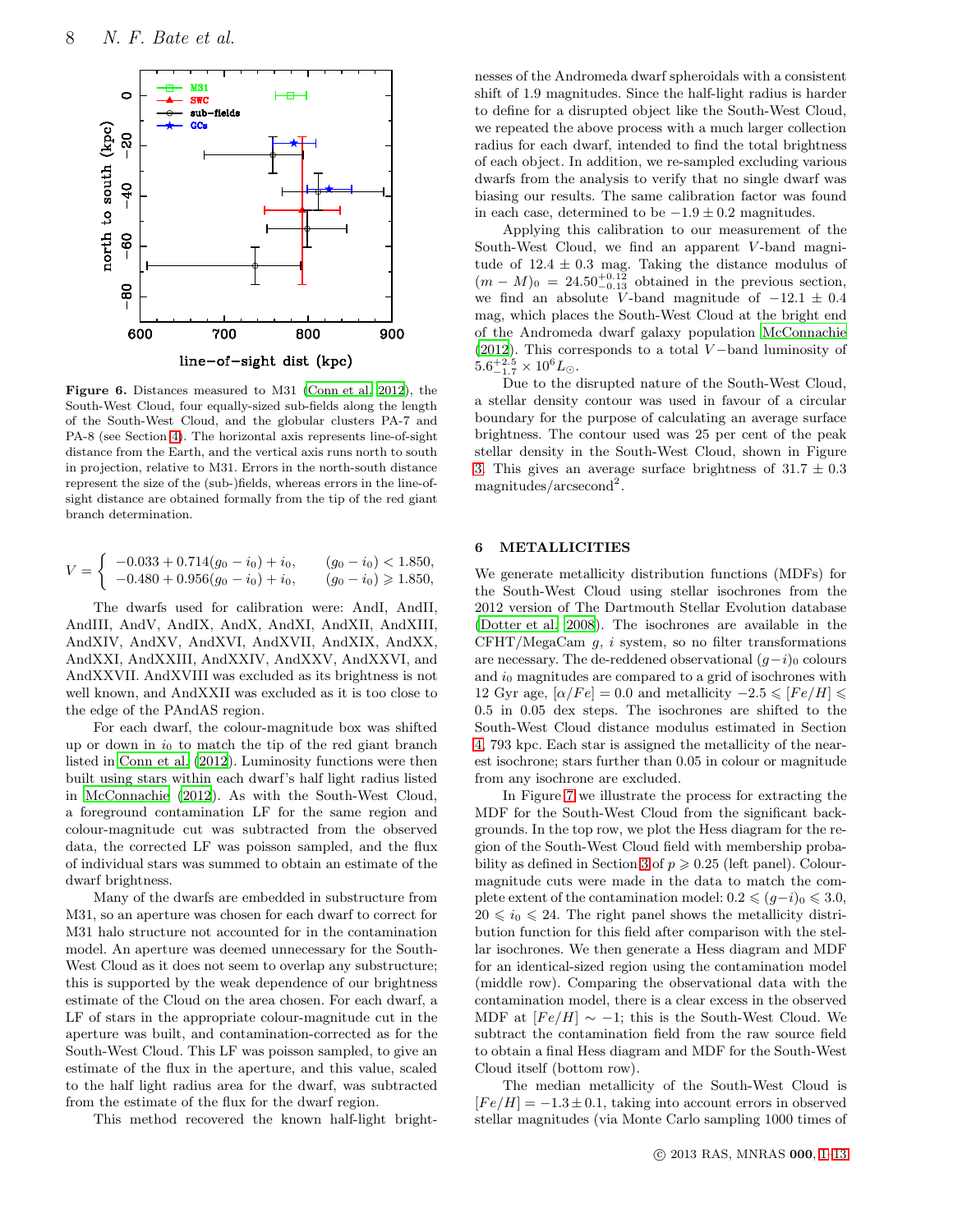

<span id="page-8-0"></span>Figure 7. Left: Hess diagrams, plotted with logarithmic scaling, for the South-West Cloud (top), the contamination model for the same region (middle), and the South-West Cloud minus the contamination (bottom). Only stars falling within a pixel with density 25 per cent of the smoothed peak South-West Cloud density or greater are included (membership probability  $p \geq 0.25$ ). The tip of the red giant branch for the South-West Cloud determined in Section [4](#page-4-0) is marked with a red line in the bottom Hess diagram. Right: metallicity distribution functions generated using The Dartmouth Stellar Evolution database 2012 isochrones for a 12 Gyr population with  $\left[\alpha/H\right] = 0.0$  [\(Dotter et al. 2008](#page-11-22)).

the PAndAS catalogue) and distance determination to the Cloud. Repeating this analysis using colour-magnitude cuts consistent with metal-poor red giant branch stars at the M31 distance, as in Section [3,](#page-3-0) produces a marginally narrower metallicity spread around the same median metallicity. We emphasise that these metallicity measurements are based on an assumption of a 12 Gyr,  $\alpha/Fe] = 0.0$  population.

To determine the error-corrected metallicity spread, we treat photometric errors as metallicity differences  $\Delta [Fe/H]$ (see [Brasseur et al. 2011](#page-11-23)). Monte Carlo sampling 1000 times allows us to build up an average  $\Delta[Fe/H]$  distribution, the width of which is the contribution of photometric errors to the observed metallicity spread. When subtracted in quadra-

c 2013 RAS, MNRAS 000, [1–](#page-0-0)13

ture from the observed metallicity spread, we obtain an intrinsic metallicity spread of  $0.50 \pm 0.02$  dex.

In Figure [8](#page-9-2) we plot MDFs for the South-West Cloud, generated using three different cuts in stellar density (equivalently: membership probability). In the left panel, we have simply taken the entire rectangular region around the South-West Cloud ( $p \geqslant 0.0$ ). The middle panel shows the MDF using a 25 per cent stellar density cutoff ( $p \ge 0.25$ , the same result is seen in Figure [7\)](#page-8-0), and the right panel is the MDF generated using a 50 per cent cutoff  $(p \ge 0.5)$ .

The three MDFs in Figure [8](#page-9-2) are consistent with each other. This suggests that the South-West Cloud covers the majority of the rectangular field that we have selected, and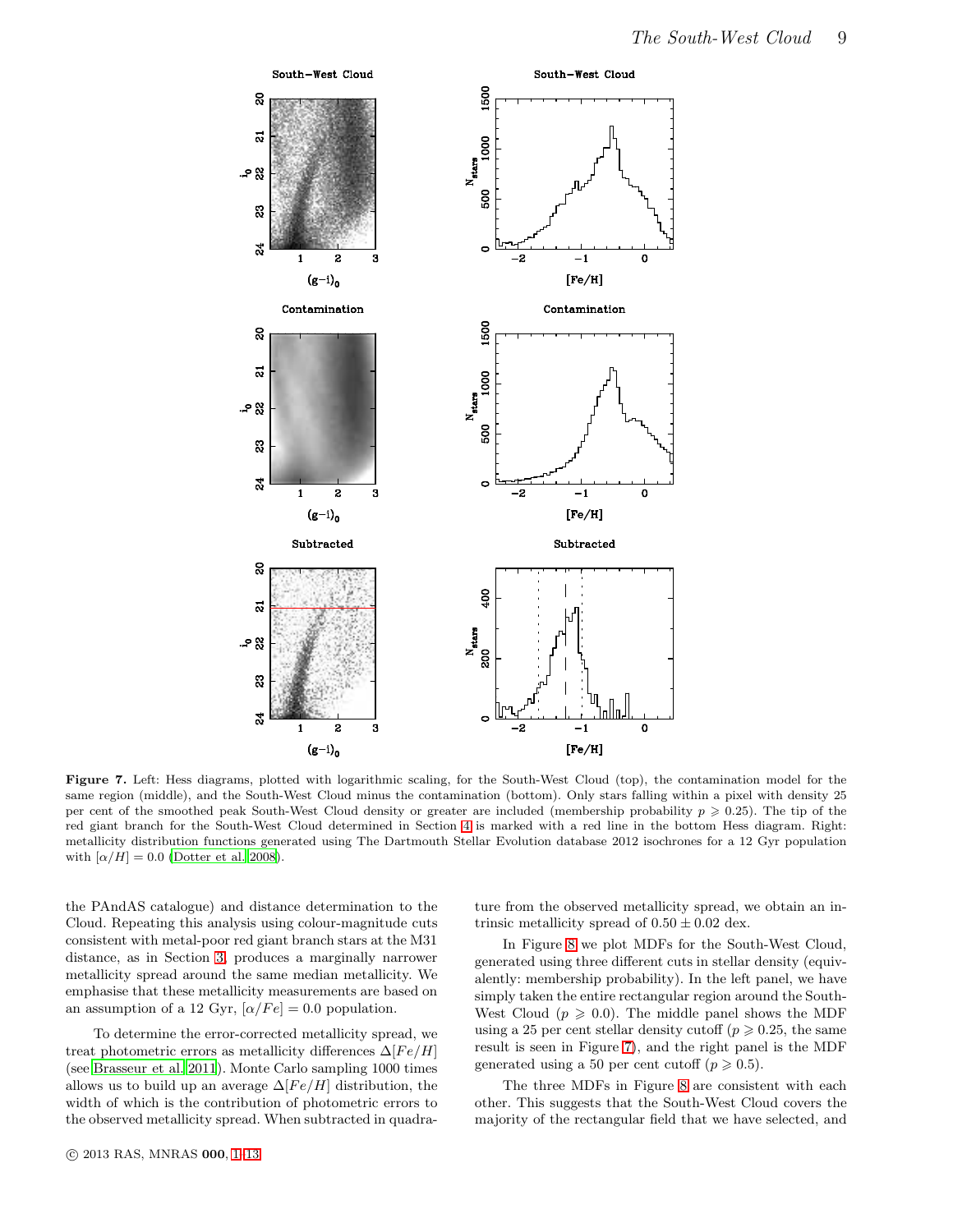

<span id="page-9-2"></span>**Figure 8.** Metallicity distributions for stars in the entire South-West Cloud subfield ( $p \ge 0.0$ , left), for stars that fall in regions of the smoothed map with stellar number density greater than 25 per cent of peak density ( $p \geqslant 0.25$ , middle), and greater than 50 per cent of peak  $(p \geq 0.5,$  right). In each case, contamination metallicities were subtracted to obtain final metallicity distributions. The median metallicities (dashed lines) and 68 per cent widths (dotted lines) were calculated over the metallicity range  $-2.5 < [Fe/H] < 0.0$ .

that there is no significant variation in the stellar population across the field.

#### <span id="page-9-1"></span>6.1 South-east extension

We have chosen in the above analysis to define the South-West Cloud as the connected region around the peak stellar density with a local membership probability of  $p \geqslant 0.25$ (equivalent to a local stellar density equal to or greater than 25 per cent of the peak stellar density). Nevertheless, there is a suggestion in the stellar density map Figure [2](#page-4-1) of a south-east extension of the Cloud, heading towards the dwarf galaxy And III.

There are too few red giant branch stars, relative to the contamination, in the PAndAS data for the south-east extension to make a reliable determination of distance. To test whether this region is related to the South-West Cloud, we therefore look for a peak in the metallicity distribution function of its stars that agrees with that of the Cloud. We choose a south-east extension  $(\xi, \eta)$  box that covers as much of the substructure as possible, without overlapping either AndIII or obvious M31 features (see Figure [2\)](#page-4-1).

In Figure [9](#page-9-3) we plot the resulting metallicity distribution function for the south-east extension, overlaid with that of the South-West Cloud. Since the extension contains few stars relative to the contamination, we used a colour magnitude cut to isolate the signal. This cut consisted of a box defined by the  $(g_0 - i_0, i_0)$  vertices  $(0.4, 23.5), (0.7, 20.9),$ (2.3, 20.9), (1.6, 23.5), and was used for both South-West Cloud and south-east extension fields. A radial distance of 793 kpc was assumed for both fields.

A clear peak is seen in the metallicity distribution function for the south-east extension, with a median value of  $[Fe/H] = -1.2 \pm 0.1$ . This is formally identical to the measured median for the South-West Cloud of  $[Fe/H] =$  $-1.3\pm0.1$ , suggesting that the substructure in the two fields is indeed related.

# <span id="page-9-0"></span>7 DISCUSSION

There are a number of reasons to suspect that prior to its disruption, the South-West Cloud was one of Andromeda's



<span id="page-9-3"></span>Figure 9. Metallicity distributions for the South-West Cloud (dot-dashed line) and the south-east extension field (solid line) marked in Figure [2.](#page-4-1) Both metallicity distributions were determined for a CMD cut consistent with metal-poor red giant branch stars at the distance of M31. This cut is necessary to separate the south-east extension from the more metal-rich M31. The solid line marks the median of the south-east extension metallicity distribution, at  $[Fe/H] = -1.2$ ; this matches the median for the South-West Cloud itself.

most luminous dwarf satellites. We can use the luminositymetallicity relation [\(Kirby et al. 2011](#page-12-25)) to estimate the luminosity of the South-West Cloud prior to disruption:

$$
[Fe/H] = -2.06 + (0.40 \pm 0.05) \log_{10} \left( \frac{L_{\text{tot}}}{10^5 L_{\odot}} \right)
$$
 (2)

For a median South-West Cloud metallicity of  $[Fe/H] = -1.3 \pm 0.1$ , this implies a progenitor luminosity of ~ 8 × 10<sup>6</sup>L<sub>☉</sub>, or an absolute magnitude of  $M_V \approx$ −12.4 mag. This is comparable to the brightest of the Andromeda dwarf population, And II at  $M_V = -12.6$  mag and And VII at  $M_V = -13.3$  mag [\(Collins et al. 2013](#page-11-7)), and the recently discovered Lacerta I/Andromeda XXXI and Cassiopeia III/Andromeda XXXII at  $M_V \sim -12$  mag [\(Martin et al. 2013b\)](#page-12-26).

The contamination-corrected region in which the South-West Cloud can be clearly seen has a measured magnitude of  $M_V = -12.1$  mag. Taking the luminosity-metallicity re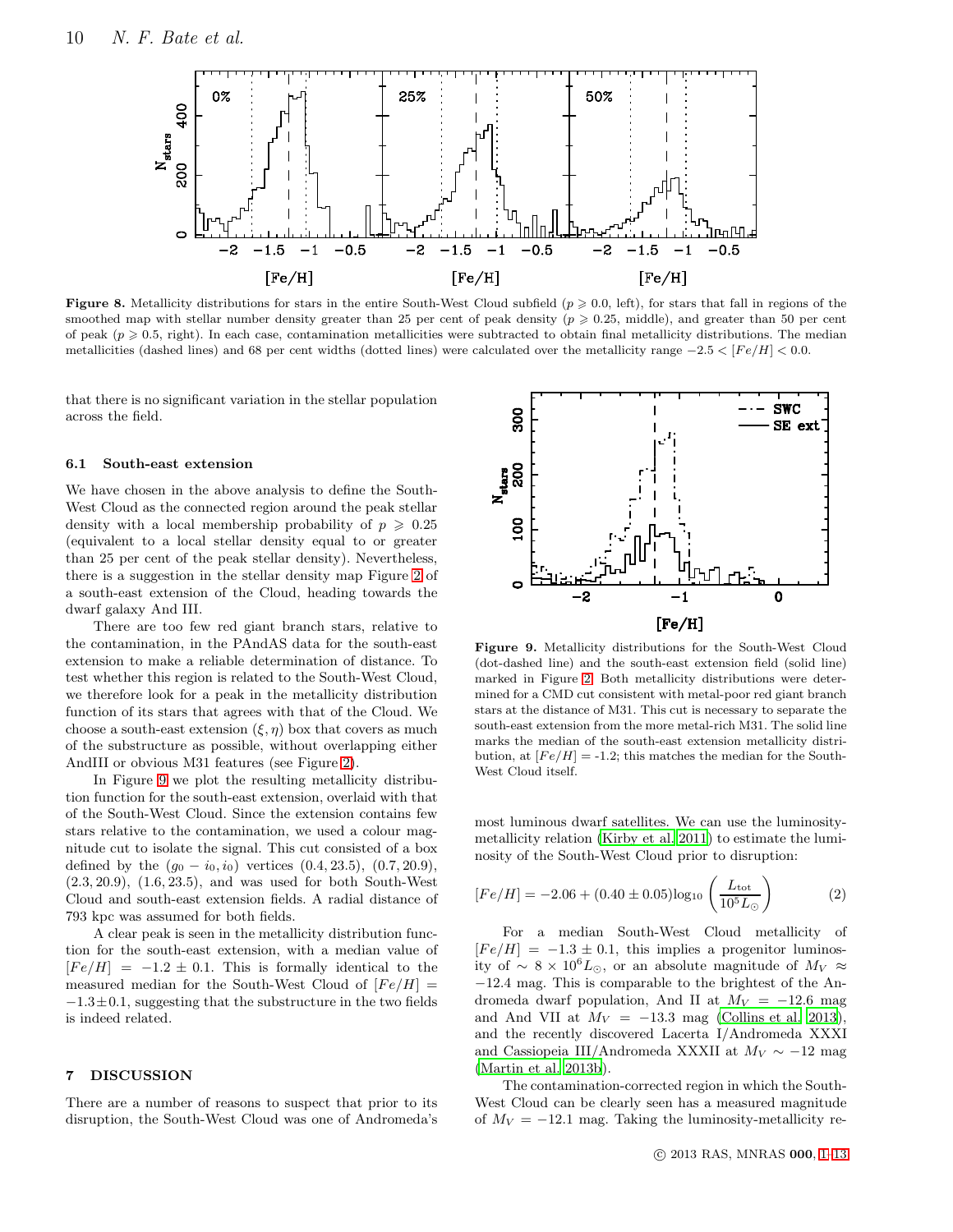lation at face value, the implication is that we are seeing  $\sim$  70-75 per cent of the luminosity of the progenitor object. Using the [Lewis et al. \(2013](#page-12-20)) estimate of a stellar mass of  $10^7 M_{\odot}$  for the South-West Cloud, this implies a progenitor mass of  $\sim 1.5 \times 10^7 M_{\odot}$ .

The case for the South-West Cloud progenitor being massive is further supported by the coincidence of three globular clusters with the system: PAndAS-7, PAndAS-8 and PAndAS-14 (see Figure [2;](#page-4-1) [Mackey et al. 2013,](#page-12-13) [Veljanoski et al. 2013\)](#page-12-14). None of the intact dwarf spheroidals in the Andromeda system are known to contain globular clusters. Indeed, only bright dwarf spheroidals in the Milky Way system are known to contain globular clusters: for example, the Sagittarius dwarf spheroidal,  $M_V =$  $-13.5 \pm 0.3$  mag,  $> 5$  GCs, [\(Ibata, Gilmore & Irwin 1995;](#page-11-24) [Da Costa & Armandroff 1995](#page-11-25); [Forbes & Bridges 2010](#page-11-26) and references therein) and Fornax,  $M_V = -13.4 \pm 0.3$  mag, 5 GCs [\(Hodge 1961](#page-11-27)).

Although the coincidence of globular clusters and South-West Cloud is striking, the only way to confirm association is with measurements of radial velocities. Velocities are available for all three globular clusters: PA-7  $V_r$  =  $-433 \pm 8$  km/s, PA-8  $V_r = -411 \pm 4$  km/s [\(Mackey et al.](#page-12-13) [2013](#page-12-13)), and PA-14  $V_r = -363 \pm 9$  km/s. In [Gilbert et al.](#page-11-18) [\(2012](#page-11-18)), the SPLASH collaboration reported a detection of a cold kinematic peak in their field R06A220. This field, consisting of 3 Keck DEIMOS masks whose location is marked in Figure [2](#page-4-1) with a small square, lies very close to the globular cluster PA-14. The cold kinematic peak has a measured velocity of  $V_r = -373.5 \pm 3.0$  km/s, and a velocity dispersion of  $\sigma_v = 6.1^{+2.7}_{-1.7}$  km/s.

The velocity of this cold kinematic peak is in good agreement with that obtained for the nearby PA-14, suggesting that there is an association at the south-east corner of the Cloud. In light of this, measured velocities for the central (near PA-8) and northern (near PA-7) regions of the Cloud become particularly interesting. The globular clusters display a velocity gradient from north to south: PA-7 is moving towards the Milky Way most rapidly  $(V_r =$ −433±8 km/s, [Mackey et al. 2013](#page-12-13)), and PA-14 least rapidly  $(V_r = -363 \pm 9 \text{ km/s}, \text{ J. Veljanoski priv. comm.).}$  In combination with our distance measurements along the South-West Cloud, this offers the tantalising possibility that velocity measurements of stars in the South-West Cloud could be used to constrain the orbit of the object.

PA-7 and PA-8 have measured metallicities of  $[Fe/H] =$  $-1.35 \pm 0.15$  [Mackey et al. 2013](#page-12-13), very similar to our South-West Cloud measurement of  $[Fe/H] = -1.3 \pm 0.1$ . Although this coincidence is suggestive, by itself it does not constitute strong evidence that they are associated. Note that the metallicities for the South-West Cloud and the globular clusters were obtained using two different techniques. In the former case, individual stars were compared with theoretical isochrones for a population with 12 Gyr age at the measured South-West Cloud distance, whereas [Mackey et al. \(2013](#page-12-13)) compared the PA-7 and PA-8 colour magnitude diagrams with fiducial globular clusters in the Milky Way.

[Lewis et al. \(2013\)](#page-12-20) presented a detection of a spur of H i gas coincident with the South-West Cloud. The measured radial velocity of this gas is broadly consistent with the velocities of the globular clusters PA-7 and PA-8, however the error on the H<sub>I</sub> velocity is quite large ( $\sim$  200km/s). If the Table 1. Properties of the South-West Cloud

<span id="page-10-1"></span>

| Milky Way distance                 | $793^{+45}_{-45}$ kpc                   |
|------------------------------------|-----------------------------------------|
| M31 distance                       | $86^{+7}_{-1}$ kpc                      |
| Apparent V-band magnitude          | $12.4 \pm 0.3$ mag                      |
| Absolute V-band magnitude          | $-12.1 \pm 0.4$ mag                     |
| Average V-band surface brightness  | $31.7 \pm 0.3$ mags/arcsec <sup>2</sup> |
| Metallicity $[Fe/H]$               | $-1.3 \pm 0.1$                          |
| Metallicity spread $\Delta [Fe/H]$ | $0.50 \pm 0.02$                         |

H i gas is associated with the South-West Cloud, this implies that any encounter between it and M31 must have been quite recent; in any extended interaction, the gas would be ram-pressure stripped away. This is broadly consistent with our determination from the luminosity-metallicity relation that the current South-West Cloud represents ∼ 70-75 per cent of the luminosity (or mass) of the progenitor object. More precise measurements of the velocities of the H<sub>I</sub> gas and the South-West Cloud are required to test this spatial correlation.

We note that although the South-West Cloud lies in close proximity to the dwarf galaxies And III and And XIX (see Figure [2\)](#page-4-1), it is probably not associated with either. And XIX is located at a formally similar radial distance to the South-West cloud  $(821^{+32}_{-148}$  kpc, [Conn et al.](#page-11-17) [2012](#page-11-17)), but its measured metallicity of  $\widehat{[Fe/H]} = -1.9 \pm 0.1$ [\(McConnachie 2012](#page-12-23)) is significantly different to the Cloud's  $[Fe/H] = -1.3 \pm 0.1$ . And XIX also has a measured line-ofsight velocity  $(V_r = -111.6^{+1.6}_{-1.7} \text{ km/s}, \text{ Collins et al. } 2013)$ that differs significantly from any of the South-West Cloud coincident globular clusters or the R06A220 cold kinematic peak  $(V_r \sim -360 \text{ to } -430 \text{ km/s}).$ 

And III is located at  $723^{+18}_{-23}$  kpc, which is inconsistent with the bulk of the South-West Cloud. However, this distance does agree with our (low signal-to-noise) measurement of the southernmost South-West Cloud field, and And III does appear to lie on the projected path of the Cloud towards the south-east. A line of sight velocity of  $V_r = -344.3 \pm 1.7$  km/s [\(Collins et al. 2013](#page-11-7)) also lies tantalisingly on the trend in coincident globular cluster velocities. However it is difficult to imagine a scenario that would strip away an envelope of metal-rich stars (the South-West Cloud,  $[Fe/H] = -1.3 \pm 0.1$ , leaving behind a metal-poor core (And III,  $[Fe/H] = -1.78 \pm 0.04$ ).

# <span id="page-10-0"></span>8 CONCLUSIONS

The South-West Cloud is a diffuse stellar substructure lying approximately 100 kpc from the centre of M31. Discovered in the Pan-Andromeda Archaeological Survey (PAndAS; [McConnachie et al. 2009](#page-12-19)), we present here the first detailed analysis of its stellar properties, summarised in Ta-ble [1.](#page-10-1) We identify a region  $\sim$  50 kpc in length at the M31 distance, over which the South-West Cloud appears to be coherent. Using a Bayesian tip of the red giant branch technique, we estimate the distance to the South-West Cloud to be  $793^{+45}_{-45}$  kpc, placing it slightly behind M31 (three dimensional distance from the centre of M31:  $86^{+27}_{-2}$  kpc).

By comparing stars in the region to theoretical stellar isochrones for a 12 Gyr population, we obtain a metal-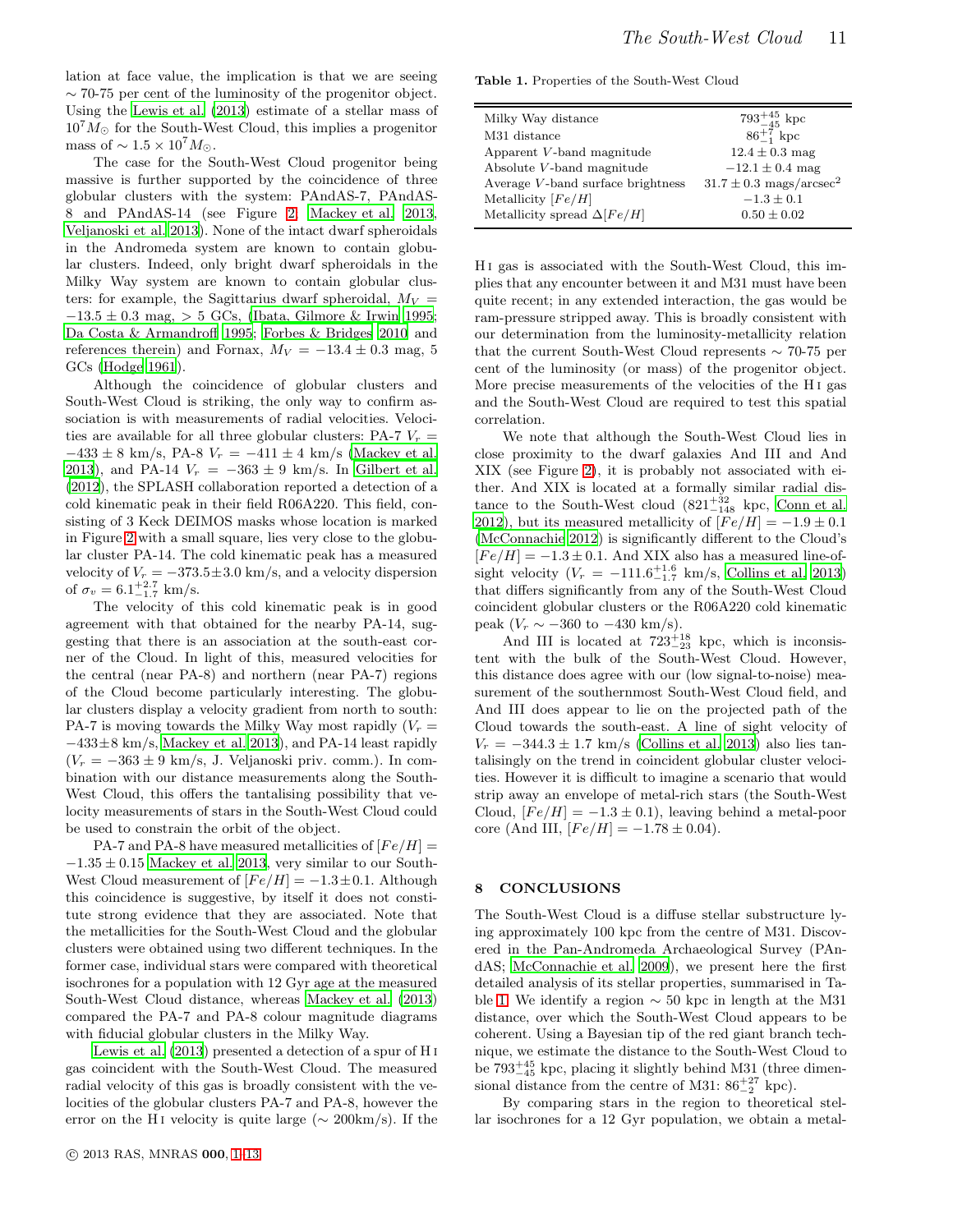licity for the South-West Cloud of  $[Fe/H] = -1.3 \pm 0.1$ , with a  $1\sigma$  metallicity spread of  $\Delta [Fe/H] = 0.50 \pm 0.02$ . The South-West Cloud is therefore amongst the more metal-rich of M31's satellite dwarfs, which implies that prior to disruption it was also one of the most massive (comparable to And II and And VII). This conclusion is circumstantially supported by three coincident globular clusters lying along the South-West Cloud.

The South-West Cloud has a measured total brightness of  $M_V = -12.1 \pm 0.4$  mag. The luminosity-metallicity relation for  $[Fe/H]$  ∼ −1.3 suggests the South-West Cloud progenitor object had an approximate brightness of  $M_V \sim$ −12.4 mag. If we take this relationship at face value, then the Cloud contains ∼ 70-75 per cent of the brightness of the progenitor object, suggesting a relatively recent disruption. This is consistent with the possible association between the South-West Cloud and a spur of H<sub>I</sub> gas [\(Lewis et al. 2013](#page-12-20)); in a more extended interaction, the gas would have been ram pressure-stripped away.

A detection of a cold kinematic peak with radial velocity  $V_r = -373.5 \pm 3.0$  km/s at the southern-most extent of our main South-West Cloud field [\(Gilbert et al. 2012](#page-11-18)) confirms the association between the Cloud and the nearby globular cluster PA-14 ( $V_r = -363 \pm 9$  km/s). This lends further support to the already-favoured view that these globular clusters were accreted by M31 [\(Mackey et al. 2010;](#page-12-4) [Veljanoski et al. 2013](#page-12-14)). This result would be strengthened if the globular clusters PA-7 and PA-8 could be decisively connected with the Cloud.

The three globular clusters PA-7, PA-8, and PA-14 display a north-south velocity gradient along the South-West Cloud, which would imply that the diffuse structure is part of a stream. Indeed, we confirm an extension to the southeast of the stellar density map of the South-West Cloud (see Figure [2](#page-4-1) and Section [6.1\)](#page-9-1). Detailed kinematics of the rest of the South-West Cloud would allow us to confirm its association with the globular clusters PA-7 and PA-8, and begin mapping out the orbit of the progenitor object.

# ACKNOWLEDGMENTS

NFB and GFL thank the Australian Research Council (ARC) for support through Discovery Project (DP110100678). GFL also gratefully acknowledges financial support through his ARC Future Fellowship (FT100100268). BM acknowledges the support of an Australian Postgraduate Award. ADM is supported by an Australian Research Fellowship from the ARC (DP1093431). We wish to thank the anonymous referee for comments that helped improve the quality of this paper.

### **REFERENCES**

- <span id="page-11-20"></span>Bellazzini M., Ferraro F. R., Pancino E., 2001, ApJ, 556, 635
- <span id="page-11-21"></span>Bellazzini M., 2008, Mem. S.A.It. Vol. 79, 440
- <span id="page-11-3"></span>Belokurov V., Evans N. W., Irwin M. J., Lynden-Bell D., Yanny B., Vidrih S., Gilmore G., Seabroke G., Zucker D. B., Wilkinson M. I., Hewett P. C., Bramich D. M., Fellhauer M., Newberg H. J., Wyse R. F. G., Beers T. C.,
- Bell E. F., Barentine J. C., Brinkmann J., Cole N., Pan K., York D. G., 2007, ApJ, 658, 337
- <span id="page-11-23"></span>Brasseur C. M., Martin N. F., Rix H.-W., Irwin M., Ferguson A. M. N., McConnachie A. W., de Jong J., 2011, ApJ, 729, 23
- <span id="page-11-5"></span>Bullock J. S., Johnston K. V., 2005, ApJ, 635, 931
- <span id="page-11-4"></span>Carlin J. L., Grillmair C. J., Muñoz R. R., Nidever D. L., Majewski S. R., 2009, ApJL, 702, L9
- <span id="page-11-7"></span>Collins M. L. M., Chapman S. C., Rich R. M., Ibata R. A., Martin N. F., Irwin M. J., Bate N. F., Lewis G. F., Peñarrubia J., Arimoto N., Casey C. M., Ferguson A. M. N., Koch A., McConnachie A. W., Tanvir N., 2013, [arXiv:1302.6590](http://arxiv.org/abs/1302.6590)
- <span id="page-11-19"></span>Conn A. R., Lewis G. F., Ibata R. A., Parker Q. A., Zucker D. B., McConnachie A. W., Martin N. F., Irwin M. J., Tanvir N., Fardal M. A., Ferguson A. M. N., 2011, ApJ, 740, 69
- <span id="page-11-17"></span>Conn A. R., Ibata R. A., Lewis G. F., Parker Q. A., Zucker D. B., Martin N. F., McConnachie A. W., Irwin M. J., Tanvir N., Fardal M. A., Ferguson A. M. N., Chapman S. C., Valls-Gabaud D., 2012, ApJ, 758, 11
- <span id="page-11-6"></span>Conn A. R., Lewis G. F., Ibata R. A., Parker Q. A., Zucker D. B., McConnachie A. W., Martin N. F., Valls-Gabaud D., Tanvir N., Irwin M. J., Ferguson A. M. N., Chapman S. C., 2013, ApJ, 766, 120
- <span id="page-11-25"></span><span id="page-11-22"></span>Da Costa G. S., & Armandroff T. E., 1995, AJ, 109, 2533 Dotter A., Chaboyer B., Jevremović D., Kostov V., Baron E., Ferguson J. W., 2008, ApJS, 178, 89
- <span id="page-11-13"></span>Fardal M. A., Babul A., Geehan J. J., Guhathakurta P., 2006, MNRAS, 366, 1012
- <span id="page-11-15"></span>Fardal M. A., Guhathakurta P., Babul A., McConnachie A. W., 2007, MNRAS, 380, 15
- <span id="page-11-16"></span>Fardal M. A., Weinberg M. D., Babul A., Irwin M. J., Guhathakurta P., Gilbert K. M., Ferguson A. M. N., Ibata R. A., Lewis G. F., Tanvir N. R., Huxor A. P., 2013, MN-RAS, 434, 2779
- <span id="page-11-11"></span>Faria D., Johnson R. A., Ferguson A. M. N., Irwin M. J., Ibata R. A., Johnston K. V., Lewis G. F., Tanvir, N. R., 2007, AJ, 133, 1275
- <span id="page-11-12"></span>Ferguson A. M. N., Irwin M. J., Ibata R. A., Lewis G. F., Tanvir, N. R., 2002, AJ, 124, 1452
- <span id="page-11-10"></span>Ferguson A. M. N., Johnson R. A., Faria D. C., Irwin M. J., Ibata R. A., Johnston K. V., Lewis G. F., Tanvir N. R., 2005, ApJL, 622, L109
- <span id="page-11-26"></span>Forbes D. A., & Bridges T., 2010, MNRAS, 404, 1203
- <span id="page-11-9"></span>Galleti S., Federici L., Bellazzini M., Fusi Pecci F., Macrina S., 2004, A&A, 416, 917
- <span id="page-11-14"></span>Geehan J. J., Fardal M. A., Babul A., Guhathakurta P., 2006, MNRAS, 366, 996
- <span id="page-11-18"></span>Gilbert K. M., Guhathakurta P., Beaton R. L., Bullock J., Geha M. C., Kalirai J. S., Kirby E. N., Majewski S. R., Ostheimer J. C., Patterson R. J., Tollerud, E. J., Tanaka M., Chiba M., 2012, ApJ, 760, 76
- <span id="page-11-2"></span>Grillmair C. J., Dionatos, O., 2006, ApJL, 641, L37
- <span id="page-11-27"></span>Hodge P. W., 1961, AJ, 66, 83
- <span id="page-11-8"></span>Huxor A. P., Ferguson A. M. N., Tanvir N. R., Irwin M. J., Mackey A. D., Ibata R. A., Bridges T., Chapman S. C., Lewis G. F., 2011, MNRAS, 414, 770
- <span id="page-11-0"></span>Ibata R. A., Gilmore G., Irwin M. J., 1994, Nature, 370, 194
- <span id="page-11-1"></span>Ibata R. A., Gilmore G. F., 1995, MNRAS, 275, 591
- <span id="page-11-24"></span>Ibata R. A., Gilmore G., Irwin M. J., 1995, MNRAS, 277,